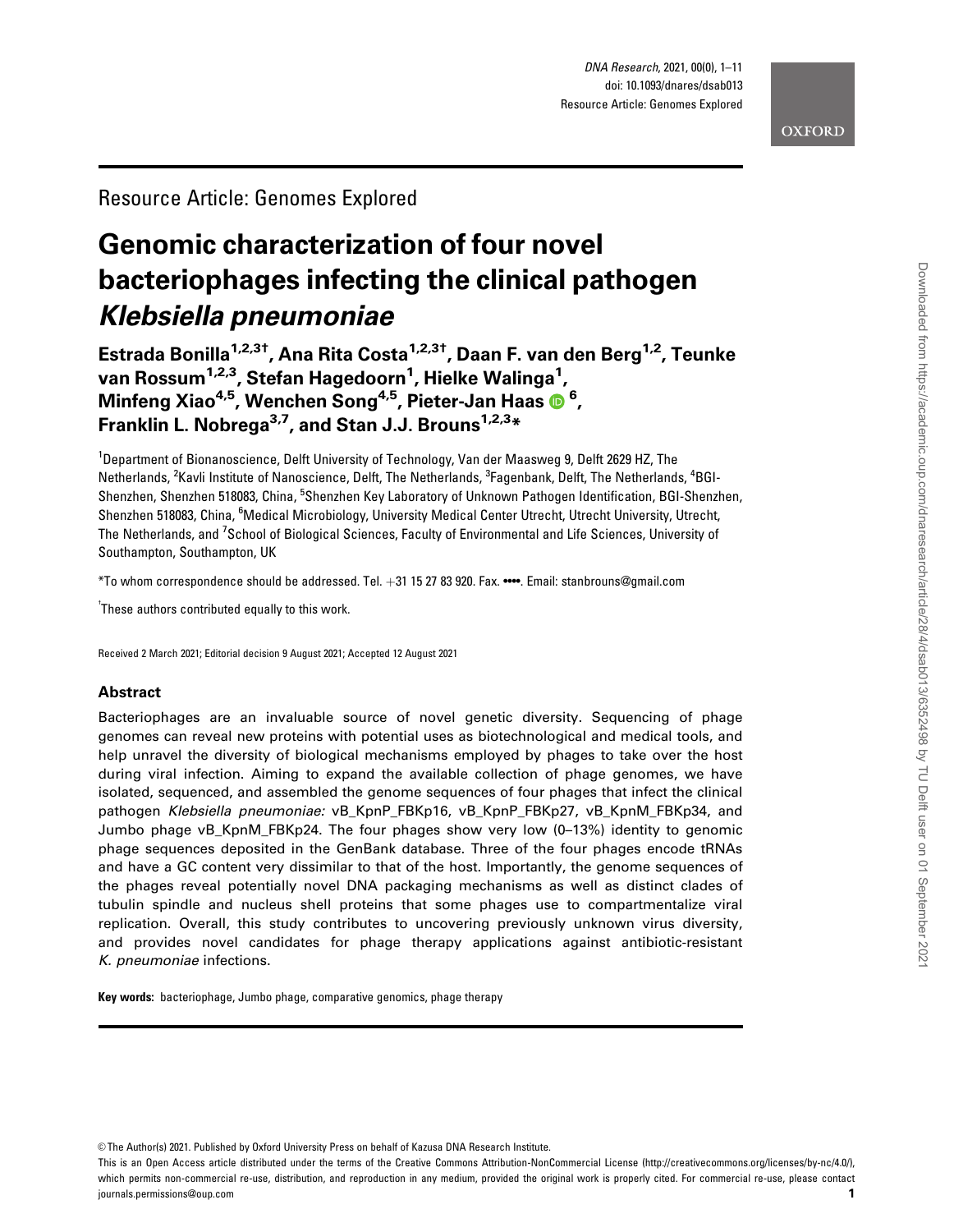# <span id="page-1-0"></span>1. Introduction

Bacteriophages or phages are ubiquitous viruses of prokaryotes that exert an enormous influence over the microbial biosphere, playing a critical role in the nutrient and energy cycles, $1-3$  in the evolution of bacterial pathogens, $4$  and in shaping gut microbial communities.<sup>[5](#page-9-0)</sup> Phages have also contributed immensely to the field of molecular biology, having been at the core of the discovery of central features such as DNA as the genetic material,  $6$  the triplet genetic code, $7$  messenger  $RNA$ ,<sup>[8](#page-9-0)</sup> restriction enzymes, $\frac{9}{2}$  $\frac{9}{2}$  $\frac{9}{2}$  and recombinant  $DNA$ .<sup>[10](#page-9-0)</sup> Phages and their interactions with prokaryotic hosts led also to the evolution of CRISPR-Cas and development of programmable genome editing tools, one of the most revolutionary tools in biology that enables tailored engineering of genomic sequences in a range of species including humans.[11](#page-9-0) There is also a rekindled interest in the therapeutic use of phages—phage therapy—to control bacterial pathogens, as a consequence of the alarming rise of antibiotic-resistant infections observed in recent years.<sup>12–14</sup> The study of phages and their genomes is therefore inherently valuable to advance our understanding in a diversity of fields including molecular biology, ecology, evolution, bacterial pathogenesis, biotechnology, and health. Understanding phage genomes will certainly create opportunities to translate novel phage proteins and phages themselves into potent biotechnological<sup>15</sup> and medical tools.<sup>16</sup> Here we isolated and sequenced the genomes of four novel phages infecting Klebsiella pneumoniae, an increasingly relevant pathogen identified by the World Health Organization as prior-ity for the development of new antibiotics.<sup>[17](#page-9-0)</sup> These phages have little to no sequence similarity to known phages, but a series of genomics and phylogenetic analysis revealed interesting features that could aid the expansion of our understanding of the hidden genetic treasures in phage biology.

# 2. Materials and methods

#### 2.1. Bacteriophage isolation

Four clinical isolates of K. pneumoniae isolated at the University Medical Centre Utrecht (UMCU) were used for phage isolation: K6310 (blood culture from a 77-year-old patient with obstructive cholangitis due to disseminated pancreatic carcinoma), K6592 (infected total hip prosthesis from a 74-year-old patient), L923 (blood culture from a 67-year-old kidney transplant patient with an urinary tract infection and sepsis), and K6453 (cerebrospinal fluid taken post-mortem from a healthy 57-year-old woman with unexplained sudden out of hospital cardiac arrest). As phage source, approximately 5 l of sewage water were sequentially filtered with coffee filters, membrane filters (0.45 and 0.2  $\mu$ m PES), and 10 $\times$  concentrated using a tangential flow cassette (100 kDa PES Vivaflow 200, Sartorius, Germany). Approximately 5 ml of the concentrated virome were added to 20 ml of Lysogeny Broth (LB), inoculated with 100 ml of each of the overnight grown K. pneumoniae strains, and incubated overnight at 37°C with rocking. Samples were centrifuged at  $16,000 \times g$  for 5 min and filter-sterilized (0.2 µm PES). The phagecontaining supernatant was serially diluted in SM buffer (100 mM NaCl, 8 mM MgSO<sub>4</sub>, 50 mM Tris–HCl pH 7.5) and spotted on double layer agar (DLA) plates of the isolation strains for the detection of phages. Single plaques with distinct morphologies were picked with sterile toothpicks and spread with sterile paper strips into fresh bacterial lawns. The procedure was repeated as needed to obtain a consistent plaque morphology. Average plaque size was determined by measurement of the diameter of 10 individual plaques using ImageJ software.<sup>18</sup> Phages from purified plaques were then produced

in liquid media with their respective host, centrifuged, filter-sterilized, and stored as phage lysates  $(>10^8 \text{ pfu/ml})$  at 4°C, and at  $-80^{\circ}$ C with 50% (v/v) glycerol.

#### 2.2. Transmission electron microscopy

One ml of each phage lysate at  $>10^9$  pfu/ml was sedimented at 21,000  $\times$  g for 1 h, washed, and re-suspended in 1 ml of MilliQ water. Phages (3.5 µl) were deposited and incubated for 1 min on transmission electron microscopy (TEM) grids (Carbon Type-B 400 mesh, TED PELLA). Grids were washed thrice with 40 µl of MilliQ water and stained with  $3.5 \mu$ l of  $2\%$  (w/v) uranyl acetate (pH 4.0) for 30 s. Grids were examined using a JEM-1400 plus (JEOL) TEM. The capsid diameter and the tail length and width of 10 phage particles were measured using EMMENU v4.0.9.8.7 (Tietz Video & Image Processing Systems GmbH, Gauting, Germany) and used to calculate the average dimensions of each phage.

#### 2.3. Antibiotic susceptibility

The antibiotic susceptibility of the K. pneumoniae clinical isolates was measured using the Phoenix M50 system (BD Biosciences). Minimal inhibitory concentrations were interpreted as sensitive, resistant, or intermediate using EUCAST susceptibility breakpoints v8.1 (<https://eucast.org>), as shown in [Supplementary](https://academic.oup.com/dnaresearch/article-lookup/doi/10.1093/dnares/dsab013#supplementary-data) [Table S1](https://academic.oup.com/dnaresearch/article-lookup/doi/10.1093/dnares/dsab013#supplementary-data).

## 2.4. Bacteriophage host range

Ten-fold serial dilutions of the phages were spotted onto DLA plates of K. pneumoniae strains K6310, K6592, L923, K6453 (isolation strains), K6500 (blood culture, UMCU), K5962 (tissue, UMCU), ATCC 11296, Staphylococcus aureus ATCC 19685, Pseudomonas aeruginosa PAO1, Acinetobacter baumannii DSM 30007, and Escherichia coli BL21-AI and K12 MG1655. The plates were incubated overnight at  $37^{\circ}$ C, and the phage plaques were observed to distinguish productive infection (lysis with individual phage plaques formed) and lysis from without<sup>[19](#page-9-0)</sup> (lysis without individual phage plaques). Efficiency of platting was determined as the ratio between phage titre in test strain and phage titre in host strain.

#### 2.5. Temperature and pH stability

For temperature stability, 1 ml of each phage at  $10^7$  pfu/ml in LB was incubated at  $-80^{\circ}$ C,  $-20^{\circ}$ C,  $4^{\circ}$ C,  $16^{\circ}$ C,  $22^{\circ}$ C,  $37^{\circ}$ C,  $50^{\circ}$ C, and 80 $\degree$ C for 24 h. For pH stability, 1 ml of each phage at 10<sup>7</sup> pfu/ml in LB adjusted to a pH of 2, 4, 6, 7, 8, 10, and 12 with either hydrochloric acid or sodium hydroxide, was incubated for 24 h at room temperature. Phages were 10-fold serially diluted and spotted on DLA plates of the isolation strains for quantification.

#### 2.6. Killing assays

Overnight cultures of the four isolation strains were diluted in LB to an optical density (600 nm) of 0.1–0.2. The bacterial suspension was distributed into wells of 96-well microtitre plates, and 10-fold dilutions of the phages were added to the wells in triplicates. A control was used where LB was added instead of phages. The plates were incubated in a plate reader (BioTek Epoch 2 microplate reader) at  $37^{\circ}$ C with rocking, and optical density measurements at  $600$  nm were taken every 10 min for 24 h.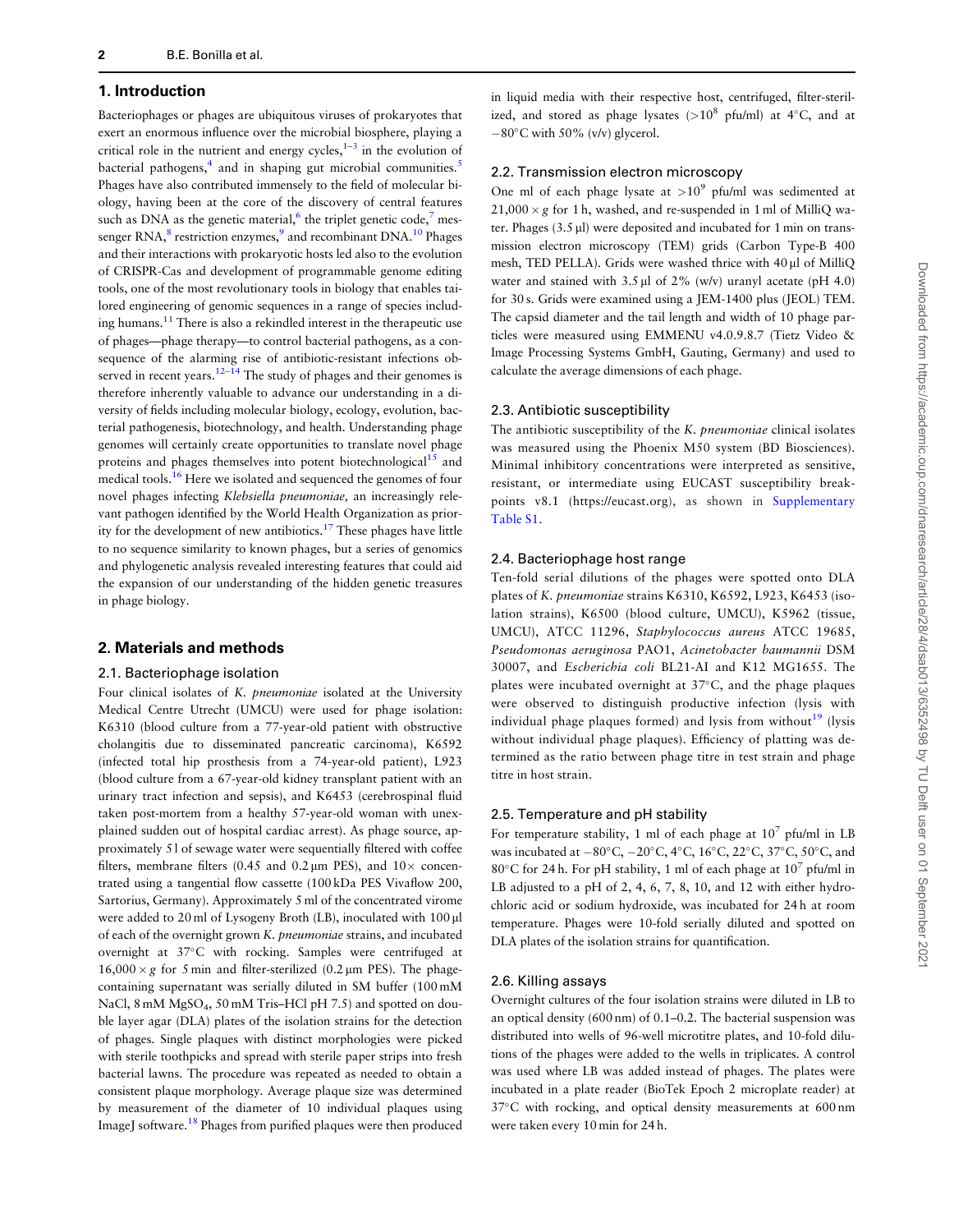<span id="page-2-0"></span>Isolation strains were grown in LB at  $37^{\circ}$ C with rocking up to an optical density (600 nm) of 0.4–0.5. The cultures were centrifuged at  $8,000 \times g$  for 10 min, and the cell pellet was re-suspended to half of the initial volume in LB. Phages were added at a multiplicity of infection (MOI) of 0.001 and let to adsorb for 10 min at 37°C with rocking. Cultures were centrifuged and the cell pellet containing the adsorbed phages was re-suspended to the initial volume in LB and incubated at 37°C with rocking for a total of 120 min. Samples were taken at time 0 and at 5-min intervals during the first 30 min, and 10-min intervals thereafter. The samples were immediately 10-fold serially diluted and spotted on DLA plates of the isolation strains for quantification.

#### 2.8. Bacteriophage and bacteria genome sequencing

Phage DNA was extracted using phenol–chloroform as previously described.<sup>[20](#page-9-0)</sup> Phage genomic DNA was fragmented by Covaris 55 µl series Ultrasonicator, and used to construct DNA nanoball-based libraries by rolling circle replication. DNA was sequenced using the BGI MGISEQ-2000 platform (BGI Shenzhen, China) with pairedend 100 nt strategy, generating 4.6–19.2 Gb sequencing data for each sample with sequencing depth >10,000×. Bacterial genomic DNA was extracted using the GeneJET Genomic DNA Purification kit (Thermo Fisher), fragmented by Covaris 55 µl series Ultrasonicator, and used to construct paired-end libraries with an insert size of 200–400 bp. Bacterial genomes were sequenced on the BGISEQ-500 (MGI, BGI-Senzhen) platform, generating 1.4–2.0 Gb sequencing data for each sample with sequencing depth  $>100\times$ . Quality control of the raw data was performed using  $FastP<sup>21</sup>$  and Soapnuke<sup>[22](#page-9-0)</sup> with default parameters to remove low quality reads and duplications, and the reads were trimmed and processed using Seqtk. $^{23}$  The filtered reads were assembled into the final genomes with SPAdes v3.13.0. $24$ 

# 2.9. Bacteriophage genome annotation and comparative genomics

Open reading frames (ORFs) of phage genomes were predicted and automatically annotated using the RAST server  $v2.0$ .<sup>25</sup> with taxonomy ID 573, genetic code 11, and default options for the annotation pipeline. Long (>100 bp) genomic regions without predicted ORFs were manually confirmed using NCBI ORFfinder [\(https://www.ncbi.](https://www.ncbi.nlm.nih.gov/orffinder/) [nlm.nih.gov/orffinder/](https://www.ncbi.nlm.nih.gov/orffinder/)) with a minimal ORF length of 75 nt and genetic code 11, using ATG and alternative initiation codons. Additional putative functions were assigned to ORFs by BlastP v.2.10.0<sup>26</sup> and Hmmer v3.3.1<sup>[27](#page-10-0)</sup> when predicted with high similarity and in multiple hits. Domains identified by Hmmer were included as 'Notes' in the annotation files. Proteins annotated as host binding were also analysed by  $HHpred^{28}$  $HHpred^{28}$  $HHpred^{28}$  to further identify possible depolymerase activity.  $tRNAs$  were predicted with  $tRNAs$ can-SE v2.0<sup>[29](#page-10-0)</sup> using sequence source 'Bacterial' and default options. Genomic comparisons were performed using BlastN v.2.10.0.<sup>26</sup> Schematics of phage genomes were built with the Linear Genome Plot tool available at CTP Galaxy [\(https://cpt.tamu.edu/galaxy-pub\)](https://cpt.tamu.edu/galaxy-pub).

#### 2.10. Bacteria genome annotation and analysis

Bacterial genomes were annotated using Prokka $30$  with enabled search for ncRNAs (summary data in [Supplementary Table S2\)](https://academic.oup.com/dnaresearch/article-lookup/doi/10.1093/dnares/dsab013#supplementary-data). The capsular type of the K. pneumoniae strains was determined using

Kaptive  $v0.7.3$ ,  $v31.32$  and the sequence type was determined using MLST 2.0.<sup>[33](#page-10-0)</sup>

#### 2.11. Evolutionary analysis of phage proteins

The genome packaging strategy of the phages was predicted by phylogenetic analysis of the large terminase subunit as previously described,<sup>[34](#page-10-0)</sup> and PhageTerm was used to determine the phage genome termini. $35$  Evolutionary relationships of phage tubulin spindle and nucleus shell proteins were investigated by building unrooted phylogenetic trees with proteins found by psi-Blast (with five iterations) and Hmmer to be homologous to the tubulin spindle ([Supplementary Table S3\)](https://academic.oup.com/dnaresearch/article-lookup/doi/10.1093/dnares/dsab013#supplementary-data) and nucleus shell ([Supplementary Table](https://academic.oup.com/dnaresearch/article-lookup/doi/10.1093/dnares/dsab013#supplementary-data) [S4\)](https://academic.oup.com/dnaresearch/article-lookup/doi/10.1093/dnares/dsab013#supplementary-data) proteins of Pseudomonas phage 201phi2-1, with an e-value equal or less than  $1e-5$ . For all trees, proteins were aligned using MAFFT v7.308 with default settings, and the trees built using RAxML 7.2.8 with bootstrapping set to 100, without outgroup. A consensus tree was obtained using Consensus Tree Builder in Geneious v9.1.8.

#### 2.12. Codon usage analysis

Codon usage of the bacteriophages and the K. pneumoniae HS11286 reference genome (GenBank RefSeq: NC\_016845.1) was analysed with Cusp from EMBOSS (last accessed January 2021).<sup>[36](#page-10-0)</sup>

### 3. Results and discussion

#### 3.1. General morphological and phenotypic features

We have isolated four phages infecting K. pneumoniae from sewage samples: vB\_KpnP\_FBKp16 ( $\phi$ Kp16), vB\_KpnP\_FBKp27 ( $\phi$ Kp27), vB\_KpnM\_FBKp34 ( $\phi$ Kp34), and vB\_KpnM\_FBKp24 ( $\phi$ Kp24). The four phages have a tail and therefore belong to the Caudovirales order of phages with double stranded DNA ([Fig. 1a](#page-3-0)). Phages  $\phi$ Kp16 and  $\phi$ Kp27 ([Fig. 1a\)](#page-3-0) have short tails and encode an RNA polymerase ([Supplementary Tables S5 and S6\)](https://academic.oup.com/dnaresearch/article-lookup/doi/10.1093/dnares/dsab013#supplementary-data), features that classify these phages in the Autographiviridae family.<sup>37</sup> Phage  $\phi$ Kp34 has a long contractile tail and a small baseplate with tail spikes or small tail fibres, and belongs to the Myoviridae family. Phage  $\phi$ Kp24 also has a long contractile tail, but with a complex tail fibre structure at the baseplate, and a capsid that is 1.5 times larger than that of  $\phi$ Kp34. These morphological features and the large  $\approx$ 307 kb genome ([Table 1\)](#page-4-0) indicate that  $\phi$ Kp24 is a Jumbo Myoviridae.<sup>[38](#page-10-0)</sup>

Autographiviridae  $\phi$ Kp16 and  $\phi$ Kp27 both form plaques with double halos, commonly associated with the activity of depolymer-ases,<sup>[39](#page-10-0)</sup> while the Myoviridae  $\phi$ Kp34 and  $\phi$ Kp24 form small plaques with no visible double halo [\(Fig. 1b\)](#page-3-0). The four phages show variable temperature stability [\(Fig. 1c](#page-3-0)). Phages  $\phi$ Kp16 and  $\phi$ Kp34 are stable at temperatures ranging from  $-80^{\circ}$ C to 50 $^{\circ}$ C, although with viability reduction at 50°C. Viability of phage  $\phi$ Kp27 is affected at 37°C and completely lost at higher temperatures. Similarly to phage  $\phi$ Kp27,  $\phi$ Kp24 is unstable at high temperatures, and it also shows loss of viability at  $-80^{\circ}$ C and especially at  $-20^{\circ}$ C. In terms of pH stability ([Fig. 1d\)](#page-3-0), phage  $\phi$ Kp34 is the most stable, showing no viability changes at pH 4–10. Phages  $\phi$ Kp16 and  $\phi$ Kp24 are also relatively stable at pH 4–10, with some viability loss at pH 4 and 10, respectively. Phage  $\phi$ Kp27 is stable at pH 6–10. Killing assays [\(Fig.](#page-3-0) [1e](#page-3-0)) show that Autographiviridae  $\phi$ Kp16 and  $\phi$ Kp24 are the fastest at killing the host bacteria, especially at higher MOI, but no phage results in complete bacterial clearance. One step growth curves of the phages [\(Fig. 1f\)](#page-3-0) show different infection patterns, with latency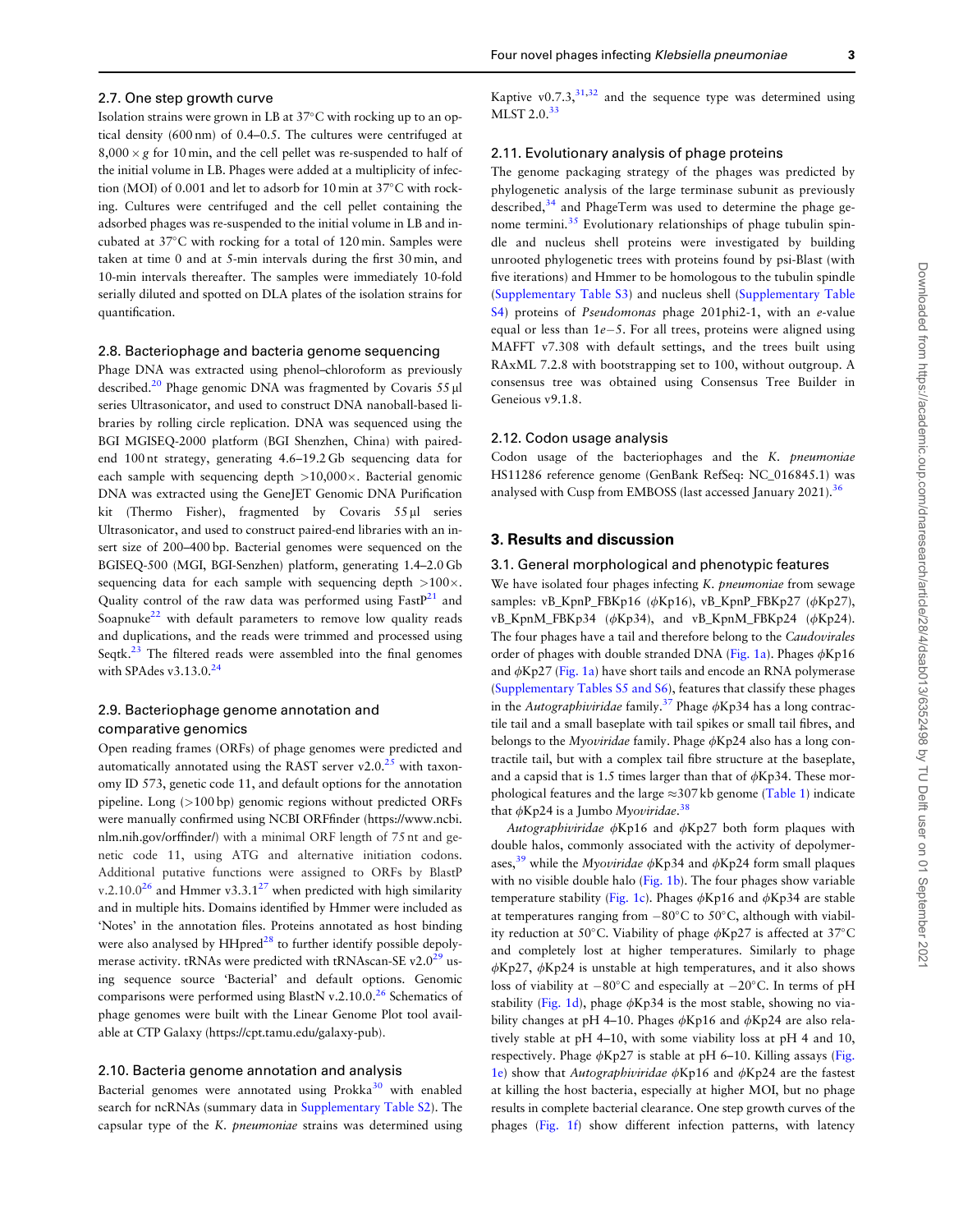<span id="page-3-0"></span>

Figure 1. Morphological and phenotypic features of four newly isolated Klebsiella pneumoniae bacteriophages. (a) Transmission electron microscopy images of Autographiviridae <sub>(\*</sub>Kp16, Autographiviridae <sub>(\*Kp27</sub>, Myoviridae <sub>(\*Kp34</sub>, and Myoviridae <sub>(\*Kp24</sub>. Bacteriophages were negatively stained with 2% uracyl acetate. The diameter (D) of the capsid, and the length (L), and width (W) of the tail are given in nanometres below each phage as the average dimensions of 10 phage particles. Bar: 100 nm. All micrographs were taken at ×200,000 magnification. (b) Morphology of phage plaques. The diameter (*D*) of the plaque is given in millimetres below each phage as the average dimension of 10 phage plaques. (c) Viability of the phages at different temperatures. (d) Viability of the phages at different pH values. (e) Effect of the phages on cell growth of their isolation strain, measured as optical density at 600 nm. Control represents the growth of the strain without phage, while the remaining curves represent growth of the strain when infected with phage at a multiplicity of infection of 10<sup>0</sup>, 10<sup>-2</sup>, or 10<sup>-4</sup>. (f) One step growth curve of the phages. The burst size (B) and latency period (L) are given in pfu and min, respectively.

periods ranging from 10 ( $\phi$ Kp16) to 50 ( $\phi$ Kp24) min. All phages have a burst size of more than 100 phages per infected cell, with the exception of phage  $\phi$ Kp34 with a burst size of 12. Interestingly, phage  $\phi$ Kp24 has a small plaque size (Fig. 1b) despite its large burst size, suggesting a poor diffusion in the agar plate as a consequence of its large size (Fig. 1a).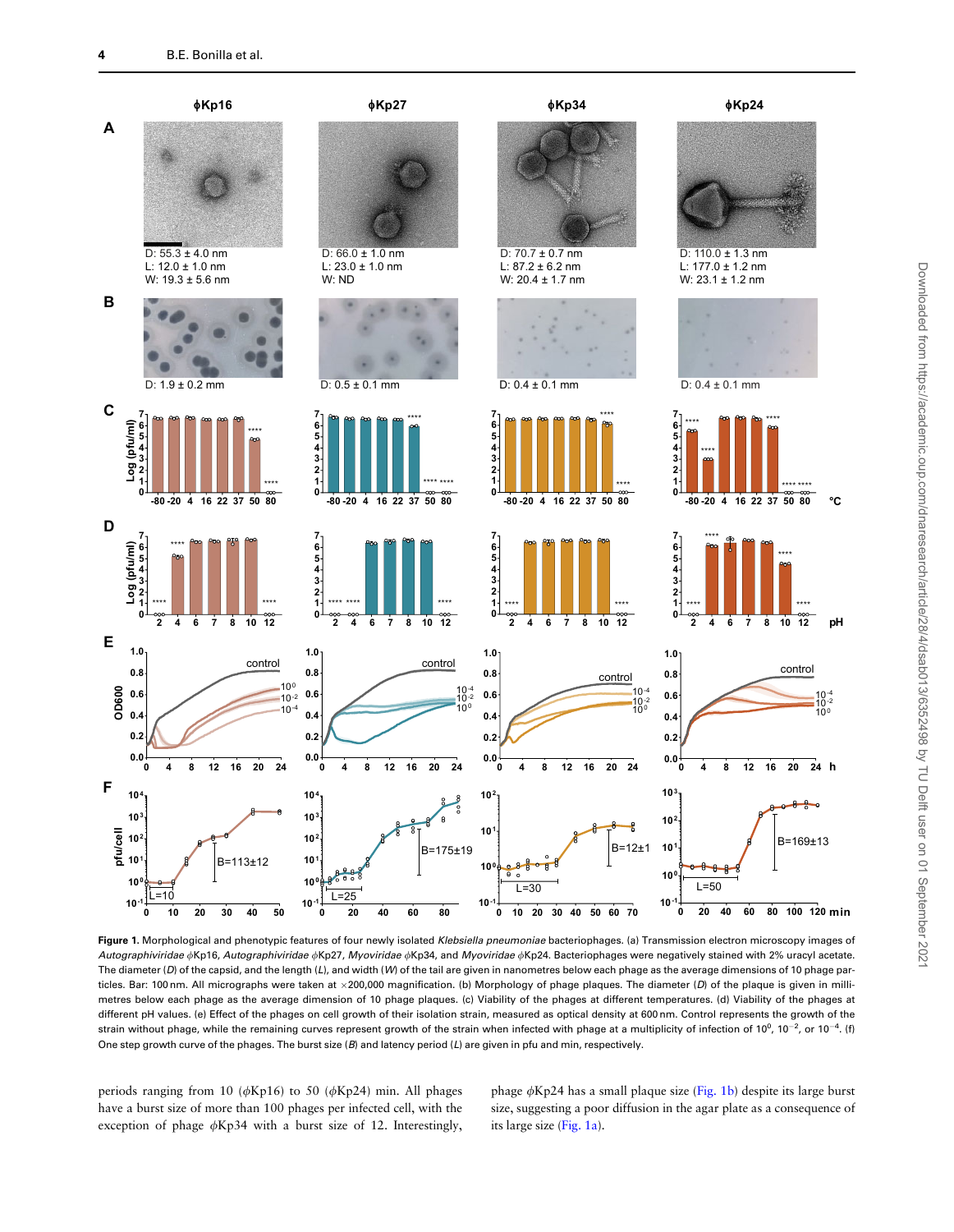|                                              | vB_KpnP_FBKp16                                                                             | vB_KpnP_FBKp27                                                                                  | vB_KpnM_FBKp34                                                             | vB_KpnM_FBKp24                                                         |
|----------------------------------------------|--------------------------------------------------------------------------------------------|-------------------------------------------------------------------------------------------------|----------------------------------------------------------------------------|------------------------------------------------------------------------|
| Short name                                   | $\phi$ Kp16                                                                                | $\phi$ Kp27                                                                                     | $\phi$ Kp34                                                                | $\phi$ Kp24                                                            |
| K. pneumoniae host                           | K6310                                                                                      | L923                                                                                            | K6453                                                                      | K6592                                                                  |
| Family                                       | Autographiviridae                                                                          | Autographiviridae                                                                               | Myoviridae                                                                 | Myoviridae                                                             |
| Genome size (bp)                             | 44,010                                                                                     | 76,339                                                                                          | 141,376                                                                    | 307,210                                                                |
| Best Blast hit (query<br>coverage, identity) | Salmonella phage<br>BP12B (13%,<br>$77.2\%)a$                                              | Pectobacterium phage<br>Nepra (2%,<br>$75.4\%$ <sup>2</sup>                                     | Proteus phage Mydo<br>$(3\%, 87.5\%)$                                      | No hit                                                                 |
| GC content $(\% )$                           | 51.9                                                                                       | 44.2                                                                                            | 36.0                                                                       | 45.1                                                                   |
| Number of CDS                                | 51                                                                                         | 93                                                                                              | 248                                                                        | 372                                                                    |
| Number of<br>hypothetical<br>proteins        | 35 (69%)                                                                                   | 68 (73%)                                                                                        | 194 (78%)                                                                  | 292 (79%)                                                              |
| Possible host receptor                       | $\mathbf{1}$                                                                               | 3                                                                                               | $\mathbf{1}$                                                               | 9                                                                      |
| binding proteins                             | gp045                                                                                      | gp091, gp093                                                                                    | gp164                                                                      | gp196, gp300, gp303,<br>gp304, gp306,<br>gp308, gp309,<br>gp310, gp357 |
| Possible<br>depolymerases                    | $\mathbf{0}$                                                                               | $\overline{2}$                                                                                  | $\mathbf{0}$                                                               | 8                                                                      |
| Pectate lyase                                |                                                                                            | gp093                                                                                           |                                                                            | gp300, gp308                                                           |
| Glycosidase                                  |                                                                                            | gp091                                                                                           |                                                                            | gp304, gp309, gp310                                                    |
| Hydrolase                                    |                                                                                            |                                                                                                 |                                                                            | gp196, gp303, gp306                                                    |
| DNA packaging                                |                                                                                            |                                                                                                 |                                                                            |                                                                        |
| Phylogenetic<br>analysis                     | T7-like short direct<br>terminal repeats                                                   | Undetermined                                                                                    | Undetermined                                                               | phiKZ-like headful                                                     |
| PhageTerm                                    | T7-like short direct<br>terminal repeats<br>(length 238 bp;<br>position 4,031-<br>4,268 bp | T7-like short direct<br>terminal repeats<br>(length 349 bp;<br>position 40,914-<br>$41,262$ bp) | T7-like short direct<br>terminal repeats<br>(367 bp, 12,982-<br>13,347 bp) | Undetermined                                                           |
| Structure of genome                          | Linear, redundant<br>ends                                                                  | Linear, redundant<br>ends                                                                       | Linear, redundant<br>ends                                                  | Circularly permuted,<br>terminally<br>redundant                        |
| tRNA genes                                   | $\mathbf{0}$                                                                               | 6                                                                                               | 18                                                                         | 9                                                                      |

<span id="page-4-0"></span>

|  |  |  |  |  |  |  |  |  |  |  | <b>Table 1.</b> Morphological and genomic features of the bacteriophages isolated in this work. |  |  |  |  |  |  |  |
|--|--|--|--|--|--|--|--|--|--|--|-------------------------------------------------------------------------------------------------|--|--|--|--|--|--|--|
|--|--|--|--|--|--|--|--|--|--|--|-------------------------------------------------------------------------------------------------|--|--|--|--|--|--|--|

<sup>a</sup>During the revision of this report, the sequence of Proteus phage PmP19 has been deposited on Genbank, which has 88% query cover and 91.68% identity to phage  $\phi$ Kp16; and the sequence of Klebsiella phage vB\_KpnP\_P184 has been deposited, with 89% query cover and 95.38% identity to phage  $\phi$ Kp27.

We tested the host range of the phages against a set of K. pneumoniae strains of distinct capsular types, as well as against other bacterial species ([Table 2](#page-5-0)). As expected, the four phages were highly specific to K. pneumoniae, with  $\phi$ Kp16,  $\phi$ Kp27 and  $\phi$ Kp34 infecting one capsular type (KL110, KL30, and KL38, respectively), and  $\phi$ Kp24 infecting three capsular types (KL61, KL64, and KL46).

#### 3.2. General genomic features

The four phages share a very low sequence similarity to each other and to phage genome sequences deposited in Genbank (Table 1). The genome of phage  $\phi$ Kp24 is of particular highlight since no similarity was found to any genome sequence in Genbank, underlining its novelty. The genomes of phages are often organized in clusters of functionally related genes. While this analysis is made difficult due to the high number of hypothetical proteins with unassigned function (69–79%, Table 1), it is still possible to observe functional gene clustering.

Phage  $\phi$ Kp16: The linear genome (Table 1) has all genes but one oriented in the same direction and organized in functional groups, especially evidenced by DNA replication and repair, and structural component genes [\(Fig. 2](#page-6-0), [Supplementary Table S5](https://academic.oup.com/dnaresearch/article-lookup/doi/10.1093/dnares/dsab013#supplementary-data)).

Phage  $\phi$ Kp27: The linear genome (Table 1) has genes organized in clusters of different orientation that group genes of related functions ([Fig. 2,](#page-6-0) [Supplementary Table S6\)](https://academic.oup.com/dnaresearch/article-lookup/doi/10.1093/dnares/dsab013#supplementary-data). Cluster A groups genes involved in DNA metabolism, while Cluster B groups genes for transcription (an RNA polymerase) and a first set of genes for structural components related to capsid and tail tape measure proteins. Cluster C contains genes involved in regulation and six tRNAs, while Cluster D has only one gene with function identified for DNA packaging. Cluster E groups a second set of genes for transcription (a second RNA polymerase) as well as genes involved in DNA metabolism and DNA replication and repair. Finally, cluster F groups genes for a second set of structural components related to tail and host binding proteins, as well as genes for cell lysis.

Phage  $\phi$ Kp34: The linear genome (Table 1) is organized in clusters of opposing orientation grouping genes of related functions, although genes for similar functions appear in more than one cluster ([Fig. 2,](#page-6-0) [Supplementary Table S7](https://academic.oup.com/dnaresearch/article-lookup/doi/10.1093/dnares/dsab013#supplementary-data)). Cluster A groups genes related to DNA methylation, DNA metabolism, and DNA replication and repair. Cluster B also groups genes for DNA metabolism and DNA replication and repair, as well as multiple genes seemingly related to bacterial metabolism ([Supplementary Table S7\)](https://academic.oup.com/dnaresearch/article-lookup/doi/10.1093/dnares/dsab013#supplementary-data). Cluster C groups all genes identified as structural components, as well as genes involved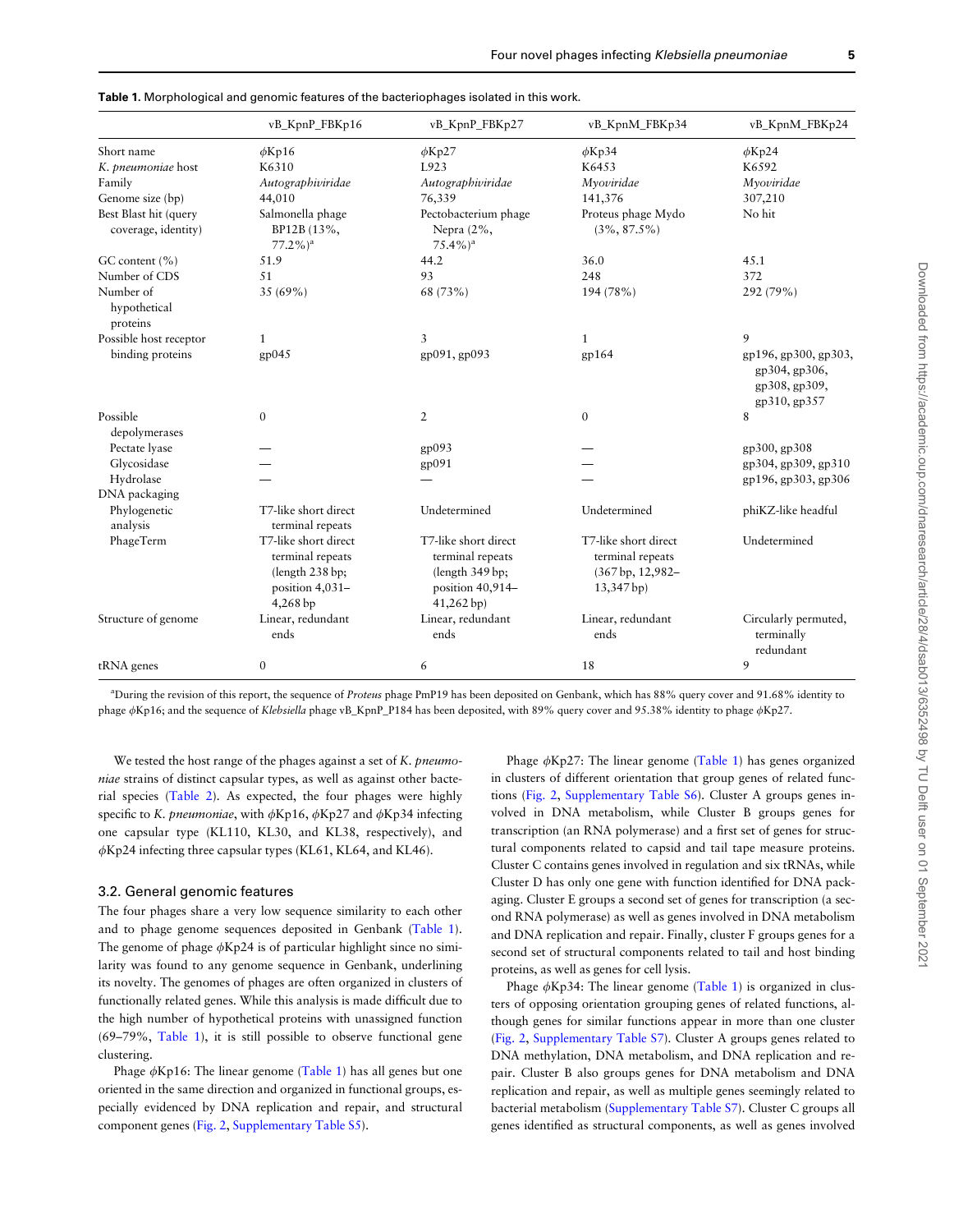| Strain                            | Capsular type | Sequence type                    | $\phi$ Kp16 | $\phi$ Kp27 | $\phi$ Kp34 | $\phi$ Kp24 |
|-----------------------------------|---------------|----------------------------------|-------------|-------------|-------------|-------------|
| Klebsiella pneumoniae             |               |                                  |             |             |             |             |
| K6310                             | KL110         | ST <sub>1958</sub>               | -1          |             |             |             |
| L923                              | KL30          | Unknown (nearest ST1329, ST4863) |             |             |             |             |
| K6453                             | KL38          | ST308                            |             |             |             |             |
| K6592                             | KL64          | ST147                            |             |             |             |             |
| K6500                             | KL61          | ST1411                           |             |             |             | 0.01        |
| K5962                             | KL46          | Unknown (nearest ST2118)         |             |             |             | 0.21        |
| ATCC 11296                        | KL4           | ST <sub>91</sub>                 |             |             |             |             |
| Other species                     |               |                                  |             |             |             |             |
| Staphylococcus aureus ATCC 19685  |               |                                  |             |             |             |             |
| Pseudomonas aeruginosa PAO1       |               | ST549                            |             |             |             |             |
| Acinetobacter baumannii DSM 30007 | KL3           | ST52                             |             |             |             |             |
| Escherichia coli BL21-AI          |               | ST <sub>93</sub>                 |             |             |             |             |
| Escherichia coli K12 MG1655       |               | ST10                             |             |             |             |             |

<span id="page-5-0"></span>Table 2. Host range of the bacteriophages isolated in this work, shown as efficiency of platting plating.

in DNA packaging, DNA metabolism and tRNAs, and Cluster D groups most genes related to DNA replication and repair, as well as genes for DNA metabolism, DNA methylation, DNA recombination, and cell lysis.

Phage  $\phi$ Kp24: The circularly permuted genome ([Table 1\)](#page-4-0) has genes mostly oriented in the same direction and in some cases the predominant gene orientation is reversed by individual or small groups of genes in the opposite orientation [\(Fig. 2,](#page-6-0) [Supplementary](https://academic.oup.com/dnaresearch/article-lookup/doi/10.1093/dnares/dsab013#supplementary-data) [Table S8](https://academic.oup.com/dnaresearch/article-lookup/doi/10.1093/dnares/dsab013#supplementary-data)). The large genome size and the high percentage (79%) of proteins with unassigned functions in phage  $\phi$ Kp24 make it difficult to define functional gene groups. Still, it is possible to identify three major groups of genes coding for structural components, as well as small groups of genes involved in DNA metabolism, transcription and DNA replication and repair, evidencing the functional clustering of genes commonly observed in phages.

Phages  $\phi$ Kp27,  $\phi$ Kp34, and  $\phi$ Kp24 encode 6, 18, and 9 tRNA genes, respectively ([Table 1\)](#page-4-0). As of yet, there is no clear explanation for the presence of tRNA genes in phage genomes.[40–42](#page-10-0) A number of studies have proposed that tRNA-containing phages have a codon bias that diverges from that of the bacterial host, therefore using the  $tRNAs$  to compensate for a metabolic difference.<sup>[43,44](#page-10-0)</sup> However, other studies have shown that this is not an universal observation. Here, we observe that less than half of the tRNAs encoded in phages  $\phi$ Kp27 (3 of 6),  $\phi$ Kp34 (7 of 18), and  $\phi$ Kp24 (4 of 9) associate with codons that are more used in the phage than in the bacterial host ([Fig. 3,](#page-7-0) [Supplementary Table S9\)](https://academic.oup.com/dnaresearch/article-lookup/doi/10.1093/dnares/dsab013#supplementary-data), suggesting that codon bias is not the (only) explanation for the presence of tRNAs in phages. It has also been suggested that tRNAs in phages may be beneficial to overcome the codon bias of different hosts, $45$  but this is difficult to assess since it is virtually impossible to determine the full range of species and strains that a phage can infect. Interestingly, 67% (18 of 27) of the codons more frequently used by the phages are shared by at least two phages, with 44% (12 of 27) being shared by the three. It will be interesting to explore common features of codon usage among phages of a certain species, rather than the similarity of codon usage between phage and host, as a feature to help predict the host in the future. Of note is also the presence of a suppressor tRNA (tRNA-Sup-TTA, [Supplementary Table S8](https://academic.oup.com/dnaresearch/article-lookup/doi/10.1093/dnares/dsab013#supplementary-data)) in  $\phi$ Kp24. Suppressor tRNAs arise when a mutation changes the tRNA anticodon, allowing it to recognize a stop codon and, instead of terminating, insert an amino acid at that position in the polypeptide chain.<sup>[46](#page-10-0)</sup> The  $tRNA-Sup-TTA$ 

of  $\phi$ Kp24 has an arginine identity and is likely able to suppress opal  $(TGA)$  stop codons<sup>[47](#page-10-0)</sup> by inserting an arginine, but experimental validation is required to confirm the translational read-through. By inserting an amino acid where translation would otherwise stop, suppressor tRNAs can give rise to abnormally long proteins and pro-duce metabolic changes.<sup>[48](#page-10-0)</sup> In phages, suppressor tRNAs have been shown to alleviate nonsense mutations (formation of a nonfunctional protein due to the premature appearance of a terminator codon in mRNA) that sometimes appear due to the rapid mutation rate of phages.<sup>49</sup> Suppressor tRNAs have also been suggested to support the use of alternative genetic codes in megaphages (genomes  $>500$  $>500$  $>500$  kb).<sup>50</sup> Whether the suppressor tRNA of phage  $\phi$ Kp24 serves a similar or different (e.g. interfere with host protein expression for host takeover) purpose, requires further investigation.

The GC content of the phages (36.0–51.9%) is lower than the median GC content of K. pneumoniae (57.2%), a feature that is particularly prominent for phage  $\phi$ Kp34 (36.0%) [\(Table 1\)](#page-4-0). These results corroborate previous studies that show the GC content of phage genomes to accurately (>95%) predict the host associated with a phage at the phyla level but not at lower taxonomic levels.<sup>51</sup> In fact, the divergence in GC content between phages and their bacterial hosts has been previously observed for phages infecting different spe-cies.<sup>[52–55](#page-10-0)</sup> Curiously, phage  $\phi$ Kp34 has the lowest GC content and encodes for the largest number of tRNA genes, while phage  $\phi$ Kp16 has the GC content closest to its host and encodes no tRNA genes, suggesting a connection worth exploring in future work.

#### 3.3. Bacteriophage  $\phi$ Kp16 has internal virion proteins

Phage  $\phi$ Kp16 encodes two proteins annotated as putative internal virion proteins (gp042 and gp044), i.e. proteins that are encapsidated with the phage genome in the phage capsid during phage assembly inside the cell. In particular, gp044 holds similarity to gp37 of Enterobacteria phage SP6 (99% query cover, 75.71% identity). This protein is a homologue of protein gp16 of Enterobacteria phage T7, which forms part of the ejectosome complex that degrades the bacterial cell wall prior to DNA ejection, by forming an inner pore in the inner membrane to allow entry of the phage DNA into the cell.<sup>[56](#page-10-0)</sup> Phage  $\phi$ Kp16 most likely uses a similar mechanism in which proteins encapsidated with the genome are ejected to form a transmembrane channel through which the phage genome can cross to enter the cell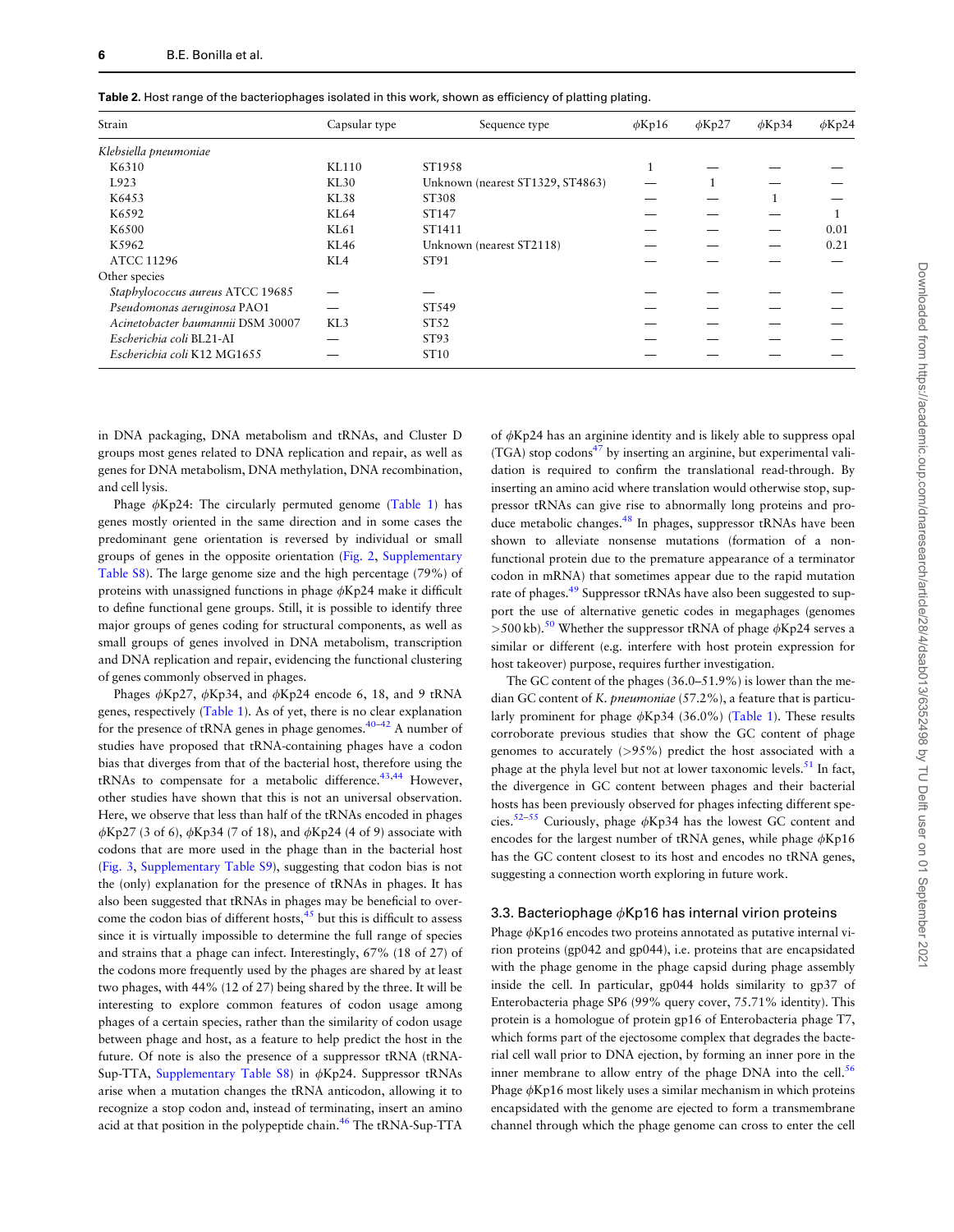<span id="page-6-0"></span>

Downloaded from https://academic.oup.com/dnaresearch/article/28/4/dsab013/6352498 by TU Defft user on 01 September 202

Downloaded from https://academic.oup.com/dnaresearch/article/28/4/dsab013/6352498 by TU Delft user on 01 September 2021

to predicted function as shown in the key. Clusters depict clear gene operons located in the same strand. Clusters are not shown for  $\phi Kp16$  and  $\phi Kp24$  since most genes are located in the same strand.

cytoplasm. The proteins in  $\phi$ Kp16 are however distantly related to those of phage T7 and even SP6, suggesting a possible variant mode of channel formation.

# 3.4. Bacteriophages  $\phi$ Kp27 and  $\phi$ Kp34 have potentially novel genome packaging mechanisms

Genome packaging is a critical step in the assembly of Caudovirales and is carried out by a protein known as the large terminase. $57$  Using PhageTerm<sup>[35](#page-10-0)</sup> and a phylogenetics approach<sup>34</sup> with the large terminase subunits of our phages and phages with well-characterized packaging mechanisms, we could infer the termini and packaging mechanisms used by our phages [\(Fig. 4a,](#page-8-0) [Table 1](#page-4-0), [Supplementary](https://academic.oup.com/dnaresearch/article-lookup/doi/10.1093/dnares/dsab013#supplementary-data)

[Fig. S1](https://academic.oup.com/dnaresearch/article-lookup/doi/10.1093/dnares/dsab013#supplementary-data)). Both approaches suggest that phage  $\phi$ Kp16 uses a packaging mechanism based on T7-like short direct terminal repeats. Phage  $\phi$ Kp24 was shown by PhageTerm to have a circularly permuted and terminally redundant genome, which is associated with headful packaging, as inferred from the phylogenetics approach. The terminases of phages  $\phi$ Kp27 and  $\phi$ Kp34 formed their own clades in the phylogenetic tree, suggesting packaging mechanisms distinct from those currently known. The terminase of  $\phi$ Kp34 has a C-terminal domain (PF17289) and an N-terminal domain (PF03237) commonly found in the terminase large subunit of phages such as T4, suggesting a potential headful packaging mechanism. However, PhageTerm analysis suggests that  $\phi$ Kp34 has T7-like short direct terminal repeats. These contradicting outputs may indicate the use of a packaging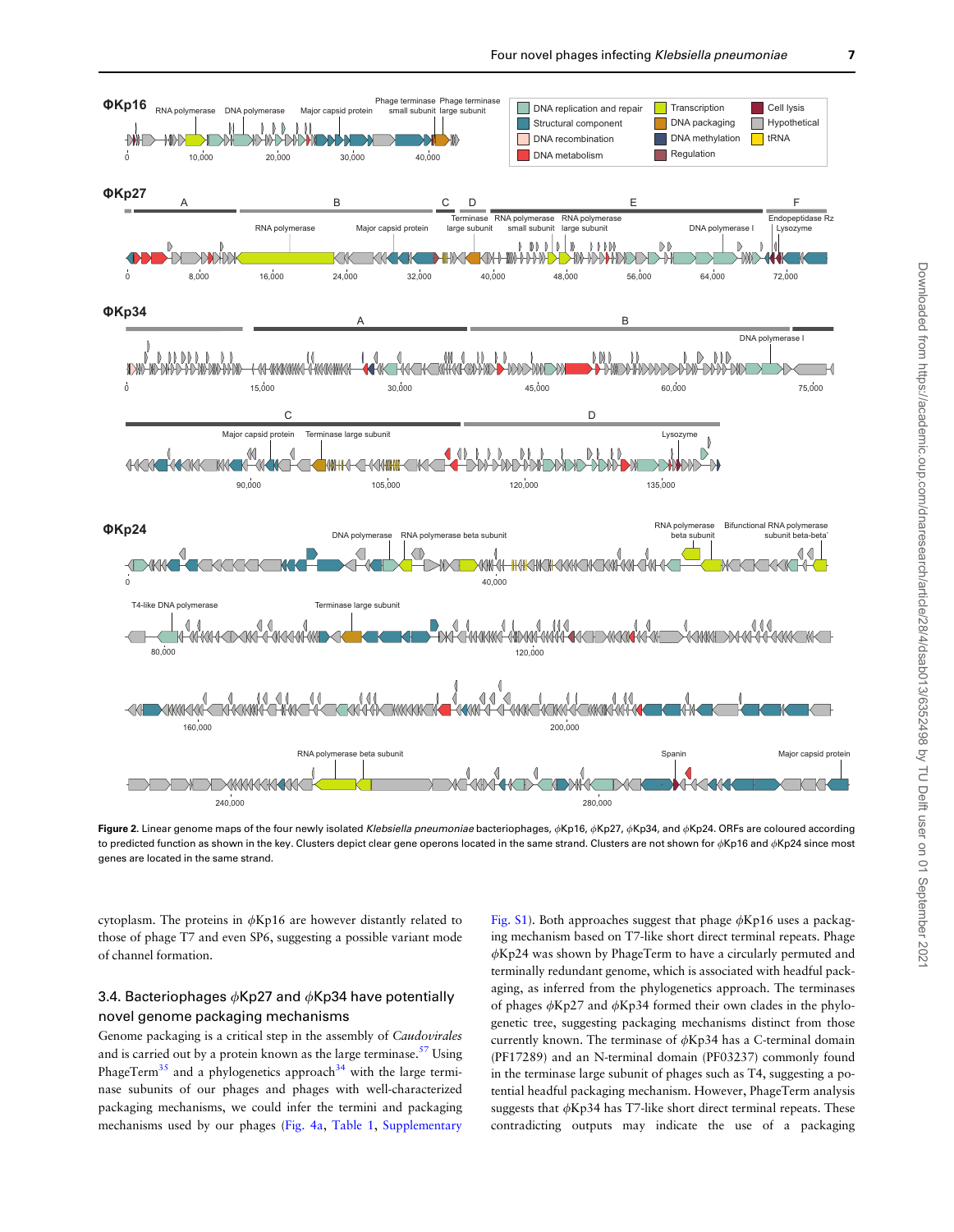<span id="page-7-0"></span>

Figure 3. Codon usage by Klebsiella pneumoniae phages  $\phi$ Kp27,  $\phi$ Kp24, and  $\phi$ Kp34 as compared to the codon usage of K. pneumoniae HS11286. Codon usage is represented as the fraction between the frequency of codon usage in the phage divided by that of the bacteria. Codons are represented as X | YYY, in which X is the amino acid codified by codon YYY. Codons expressed at least 2-fold higher in phages are coloured black if overexpressed only in  $\phi$ Kp27, mustard if only in /Kp34, blue if only in /Kp24, and green if overexpressed in at least two of the three phages. Coloured circles indicate codons for which the phages encode a tRNA.

mechanism not yet characterized. The terminase of  $\phi$ Kp27 appears as the most distanced in the phylogenetic tree ([Fig. 4a](#page-8-0)), but a Blastp analysis revealed high similarity (99% query cover, >70% identity) to the large terminase of N4-like phages,  $58,59$  $58,59$  suggesting a packaging mechanism of short direct terminal repeats, as predicted also by PhageTerm [\(Table 1\)](#page-4-0).

# 3.5. Bacteriophage  $\phi$ Kp34 encodes genes with possible anti-viral functions

Phage  $\phi$ Kp34 encodes an insertion sequence of the IS200/IS605 family (gp188) that is commonly found in bacterial and prophage genomes. $24,60$  $24,60$  $24,60$  IS sequences contribute majorly to bacterial genome diversification, and have also been suggested to play a role in the inactivation and immobilization of other invading phages. $61$ Interestingly, phage  $\phi$ Kp34 also contains a cluster of genes similar to terC (gp124), terF C-terminal vWA domain (gp131), and terD (gp132, gp133) from the terZABCDEF system, and one gene similar to telA (gp135) from the telAB system. The terZABCDEF and telAB operons seem to constitute a membrane-linked chemical stress response and anti-viral defence system in bacteria.<sup>62-64</sup> The subset of genes from the original operons present in  $\phi$ Kp34 seems to constitute a functional hub found in most major bacterial lineages,  $64$  and has also been reported in virulent phages. $65$ 

# 3.6. Bacteriophage  $\phi$ Kp24 has multiple depolymerases and tubulin and nuclear shell proteins

Phage  $\phi$ Kp24 has a distinctive complex structure at its baseplate ([Fig. 1d\)](#page-3-0) possibly composed of nine host binding proteins [\(Table 1](#page-4-0)), in comparison with one host binding protein in phages  $\phi$ Kp16 and  $\phi$ Kp34, and two in phage  $\phi$ Kp27. Eight of the nine possible host binding proteins of  $\phi$ Kp24 have putative depolymerase domains ([Table 1](#page-4-0)) of pectase lyase, glycosidase, and hydrolase activity, while  $\phi$ Kp16 and  $\phi$ Kp34 have no predicted depolymerases. The two host binding proteins of  $\phi$ Kp27 have a predicted glycosidase (gp091) and pectate lyase (gp093) activity. Depolymerases are used by phages to degrade the capsule of bacteria and to gain access to their secondary receptor (e.g. outer membrane protein, lipopolysaccharide) on the host's surface. Depolymerases tend to be specific to a capsular type, and the presence of multiple depolymerases with different activities suggests that phage  $\phi$ Kp24 can interact and degrade different capsular types,  $54$  likely expanding the phage's host range. This is corroborated by phage  $\phi$ Kp24 binding to strains of capsular types KL61,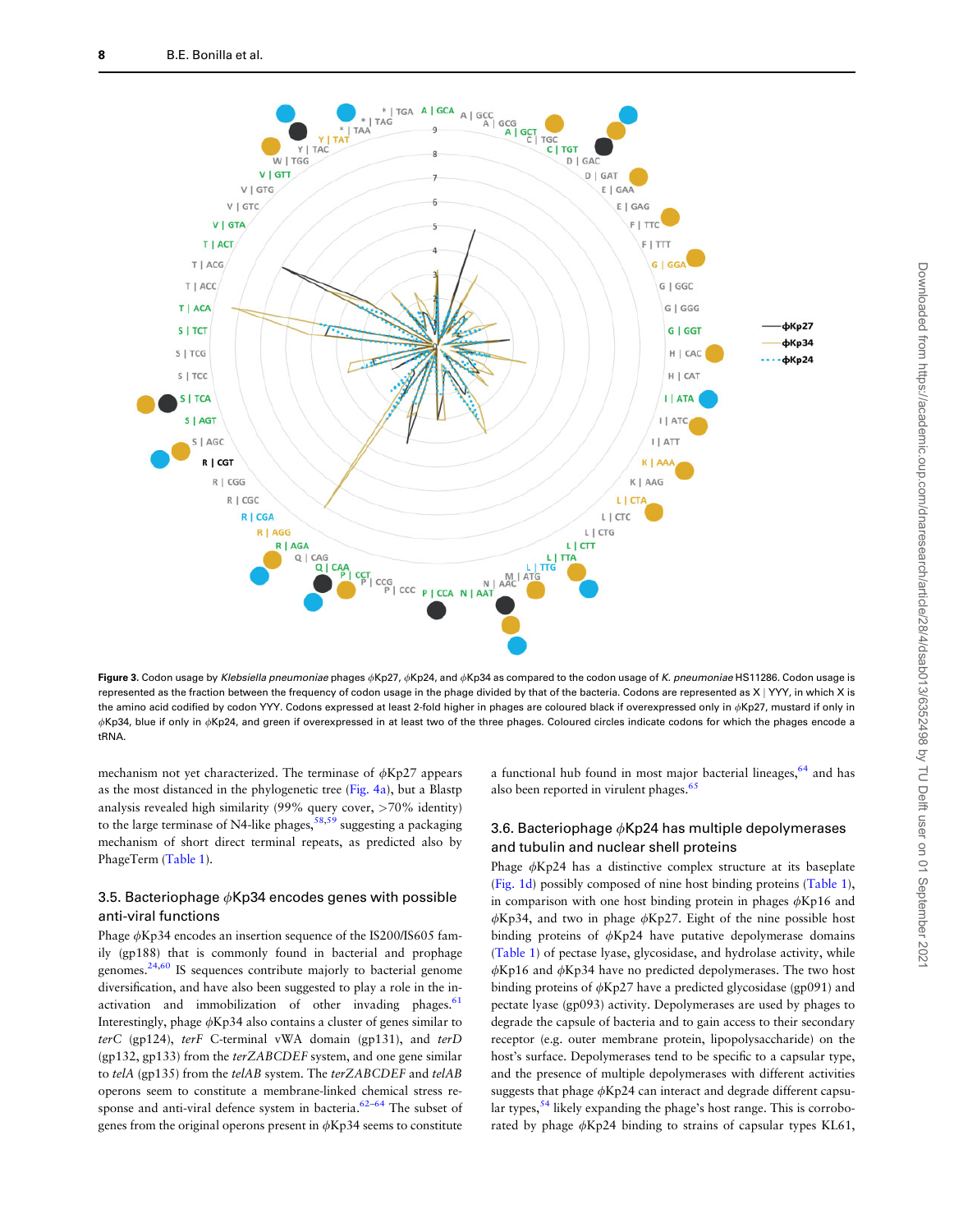<span id="page-8-0"></span>

Figure 4. Phylogenetic trees of selected phage proteins. (a) Analysis of large terminase subunits using proteins from phages of well-known packaging mechanisms. (b) Analysis of the tubulin spindle protein of phage  $\phi$ Kp24 and all protein homologues to the tubulin spindle of phage 201phi2-1 found by psi-Blast and Hmmer. (c) Analysis of the nucleus shell protein of phage  $\phi$ Kp24 and all protein homologues to the nucleus shell protein of phage 201phi2-1 found by psi-Blast and Hmmer. Trees were built from MAFFT alignments using RAxML with bootstrapping of 100. Identical colours were used in panels (b) and (c) to identify similar phage clusters. All phages in panels (b) and (c) have genomes above 200 kb (Jumbo phages) with the exception of those marked with \*, which have a genome size of 167–197 kb.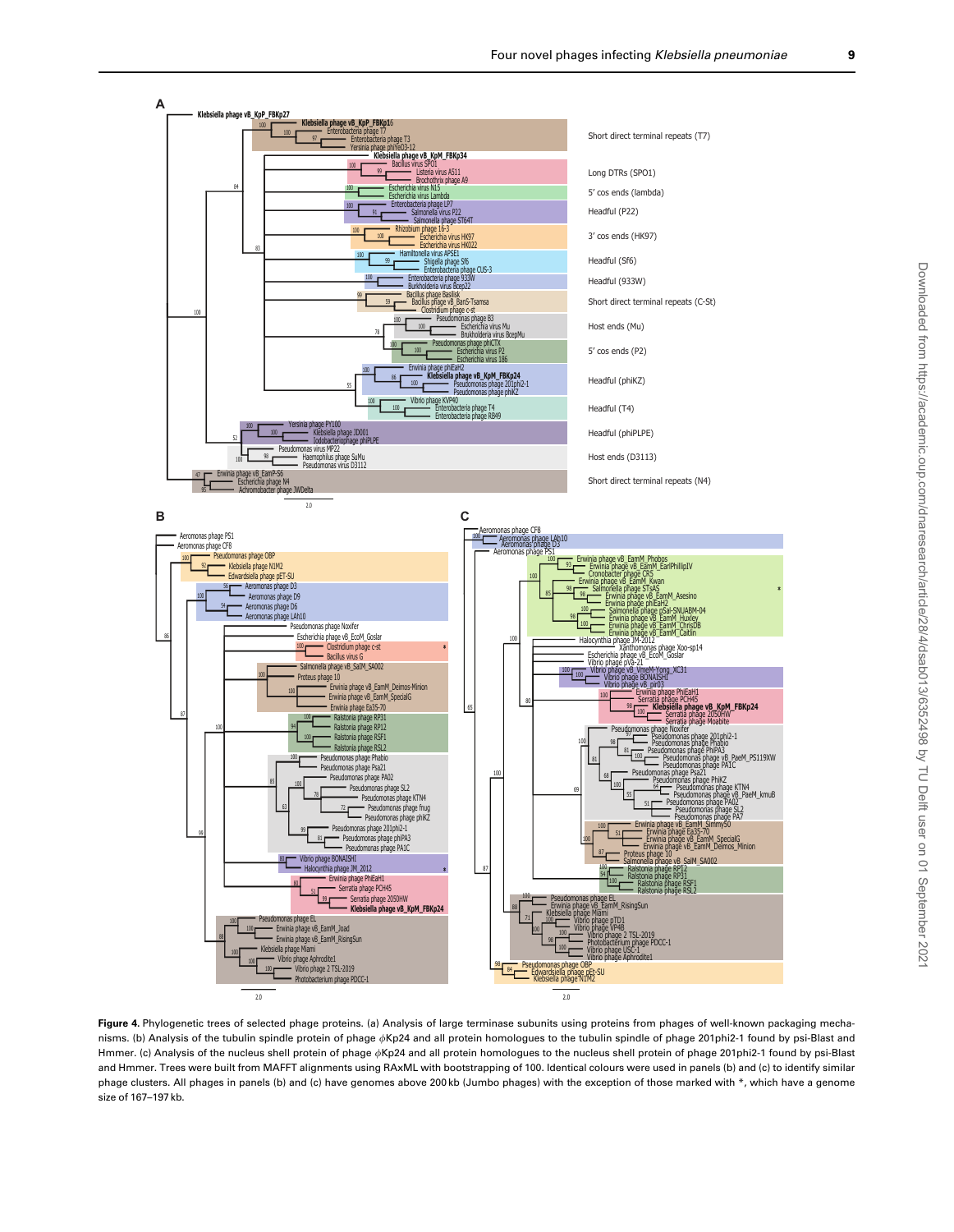<span id="page-9-0"></span>KL64, and KL46, whereas the other phages bind to only one of the capsular types tested [\(Table 2](#page-5-0)).

Interestingly, and akin to other Jumbo phages, phage  $\phi$ Kp24 codes for tubulin spindle (gp094) and nucleus shell (gp083) proteins that function to enhance phage reproduction.<sup>[66,67](#page-10-0)</sup> The nucleus shell protein forms a proteinaceous barrier that encloses viral DNA, separating phage DNA replication and transcription from other cellular functions, and providing a protective physical barrier against DNA-targeting CRISPR-Cas systems; $68,69$  while the tubulin spindle positions the phage nucleus structure at the cell centre.<sup>70</sup> A phylogenetic analysis of the tubulin spindle and nucleus shell proteins of  $\phi$ Kp24 and all protein homologues to those of phage 201phi2-1 (where these proteins were first reported) found by psi-Blast and Hmmer search [\(Fig. 4b and c](#page-8-0)) reveals that the proteins of  $\phi$ Kp24 cluster with those of Serratia phage 2050HW, Serratia phage PCH45, and Erwinia phage PhiEaH1. Interestingly, clusters formed by tubulin spindle and nucleus shell proteins are identical, suggesting that these proteins have co-evolved, and seem to group according to the bacterial species infected. It is also curious that only three of the phages encoding tubulin spindle and nucleus shell proteins [\(Fig. 4b and c,](#page-8-0) [Supplementary Tables S3 and S4\)](https://academic.oup.com/dnaresearch/article-lookup/doi/10.1093/dnares/dsab013#supplementary-data) have genomes smaller than 200 kb (167–197 kb), further underpinning the exclusive use of these proteins by Jumbo phages.

### 4. Conclusion

The genomic analysis of the four K. *pneumoniae* phages isolated in this study revealed potential novel packaging mechanisms  $(\phi Kp27)$ and  $\phi$ Kp34), the presence of possible anti-viral strategies in phage genomes ( $\phi$ Kp34), and distinctive and novel clades of tubulin spindle and nucleus shell proteins ( $\phi$ Kp24) that will help shed light into the evolution of compartmentalization in prokaryotes and eukaryotes. Phages  $\phi$ Kp16,  $\phi$ Kp27,  $\phi$ Kp34, and  $\phi$ Kp24 are strong candidates for phage therapy against antibiotic-resistant K. pneumoniae infections. Further exploration of phage genomes will help elucidate the origins, genetic diversity and evolutionary mechanisms of phages, and contribute to a better understanding of the broader biology of microbial populations and how their genomic characteristics contribute to observable features. This knowledge and the study of individual genes and proteins will certainly also be translated into innovative tools with biotechnological and medical applications.

### Supplementary data

[Supplementary data](https://academic.oup.com/dnaresearch/article-lookup/doi/10.1093/dnares/dsab013#supplementary-data) are available at DNARES online.

#### Funding

This work was supported by donations from University Fund from the Delft University of Technology to Fagenbank, as well as generous donations from the public. A.R.C. is supported by the Netherlands Organisation for Scientific Research (NWO) NWA Startimpuls grant 17.366. S.J.J.B. is supported by NWO Vici grant VI.C182.027. Genome sequencing and assembly is supported by China National GeneBank and the Global Phage Hub initiated by BGI-Shenzhen.

# Accession numbers

The assembled and annotated phage genome sequences have been deposited in Genbank ([https://www.ncbi.nlm.nih.gov/genbank/\)](https://www.ncbi.nlm.nih.gov/genbank/) under accession numbers MW394389 ( $\phi$ Kp16), MW394388 ( $\phi$ Kp27), MW394391 ( $\phi$ Kp24), and MW394390 ( $\phi$ Kp34). The assembled bacterial genomes have been deposited in Genbank under BioProject accession number PRJNA745534. The data are also available at the

China National GeneBank (CNGB, [https://db.cngb.org/\)](https://db.cngb.org/) under accession number CNP0000861.

# Conflict of interest

None declared.

#### **References**

- 1. Weinbauer, M.G. 2004, Ecology of prokaryotic viruses, FEMS Microbiol. Rev., 28, 127–81.
- 2. Danovaro, R., Corinaldesi, C., Dell'anno, A., et al. 2011, Marine viruses and global climate change, FEMS Microbiol. Rev., 35, 993–1034.
- 3. Proctor, L.M. and Fuhrman, J.A. 1990, Viral mortality of marine bacteria and cyanobacteria, Nature, 343, 60–2.
- [4](#page-1-0). Brüssow, H., Canchaya, C. and Hardt, W.-D. 2004, Phages and the evolution of bacterial pathogens: from genomic rearrangements to lysogenic conversion, Microbiol. Mol. Biol. Rev., 68, 560–602.
- [5](#page-1-0). Sausset, R., Petit, M.A., Gaboriau-Routhiau, V. and De Paepe, M. 2020, New insights into intestinal phages, Mucosal Immunol., 13, 1–11.
- [6](#page-1-0). Hershey, A.D. and Chase, M. 1952, Independent functions of viral protein and nucleic acid in growth of bacteriophage, J. Gen. Physiol., 36, 39–56.
- [7](#page-1-0). Crick, F.H.C., Barnett, L., Brenner, S. and Watts-Tobin, R.J. 1961, General nature of the genetic code for proteins, Nature, 192, 1227–32.
- [8](#page-1-0). Brenner, S., Jacob, F. and Meselson, M. 1961, An unstable intermediate carrying information from genes to ribosomes for protein synthesis, Nature., 190, 576–81.
- [9](#page-1-0). Arber, W. and Linn, S. 1969, DNA modification and restriction, Annu. Rev. Biochem., 38, 467–500.
- [10](#page-1-0). Lobban, P.E. and Kaiser, A.D. 1973, Enzymatic end-to-end joining of DNA molecules, J. Mol. Biol., 78, 453–71.
- [11](#page-1-0). Pickar-Oliver, A. and Gersbach, C.A. 2019, The next generation of CRISPR–Cas technologies and applications, Nat. Rev. Mol. Cell Biol., 20, 490–507.
- 12. O'Neill, J. Tackling drug-resistant infections globally: Final report and recommendations. HM Gov. Welcome Trust UK. 2016.
- 13. Schroven, K., Aertsen, A. and Lavigne, R. 2021, Bacteriophages as drivers of bacterial virulence and their potential for biotechnological exploitation, FEMS Microbiol. Rev., 45, fuaa041.
- 14. Pires, D.P., Costa, A.R., Pinto, G., Meneses, L. and Azeredo, J. 2020, Current challenges and future opportunities of phage therapy, FEMS Microbiol. Rev., 44, 684–700.
- [15](#page-1-0). Zampara, A., Sørensen, M.C.H., Gencay, Y.E., et al. 2021, Developing innolysins against campylobacter jejuni using a novel prophage receptor-binding protein, Front. Microbiol., 12, 619028.
- [16](#page-1-0). Dedrick, R.M., Guerrero-Bustamante, C.A., Garlena, R.A., et al. 2019, Engineered bacteriophages for treatment of a patient with a disseminated drug-resistant Mycobacterium abscessus, Nat. Med., 25, 730–3.
- [17](#page-1-0). Tacconelli, E., Carrara, E., Savoldi, A., WHO Pathogens Priority List Working Group., et al. 2018, Discovery, research, and development of new antibiotics: the WHO priority list of antibiotic-resistant bacteria and tuberculosis, Lancet Infect. Dis., 18, 318–27.
- [18](#page-1-0). Schneider, C.A., Rasband, W.S. and Eliceiri, K.W. 2012, NIH Image to ImageJ: 25 years of image analysis, Nat. Methods, 9, 671–5.
- [19](#page-1-0). Abedon, S.T. 2011, Lysis from without, Bacteriophage, 1, 46–9.
- [20](#page-2-0). Sambrook, J. and Russell, D.W. 2001, Molecular Cloning: A Laboratory Manual, Cold Spring Harbor Laboratory Press, New York.
- [21](#page-2-0). Chen, S., Zhou, Y., Chen, Y. and Gu, J. 2018, Fastp: an ultra-fast all-in-one FASTQ preprocessor, Bioinformatics, 34, i884–90.
- [22](#page-2-0). Chen, Y., Chen, Y., Shi, C., et al. 2018, SOAPnuke: a MapReduce acceleration-supported software for integrated quality control and preprocessing of high-throughput sequencing data, Gigascience, 7, 1–6.
- [23](#page-2-0). Li, H. 2012, seqtk, Toolkit for processing sequences in FASTA/Q formats, GitHub., 767, 69.
- [24](#page-2-0). Bankevich, A., Nurk, S., Antipov, D., et al. 2012, SPAdes: a new genome assembly algorithm and its applications to single-cell sequencing, J. Comput. Biol., 19, 455–77.